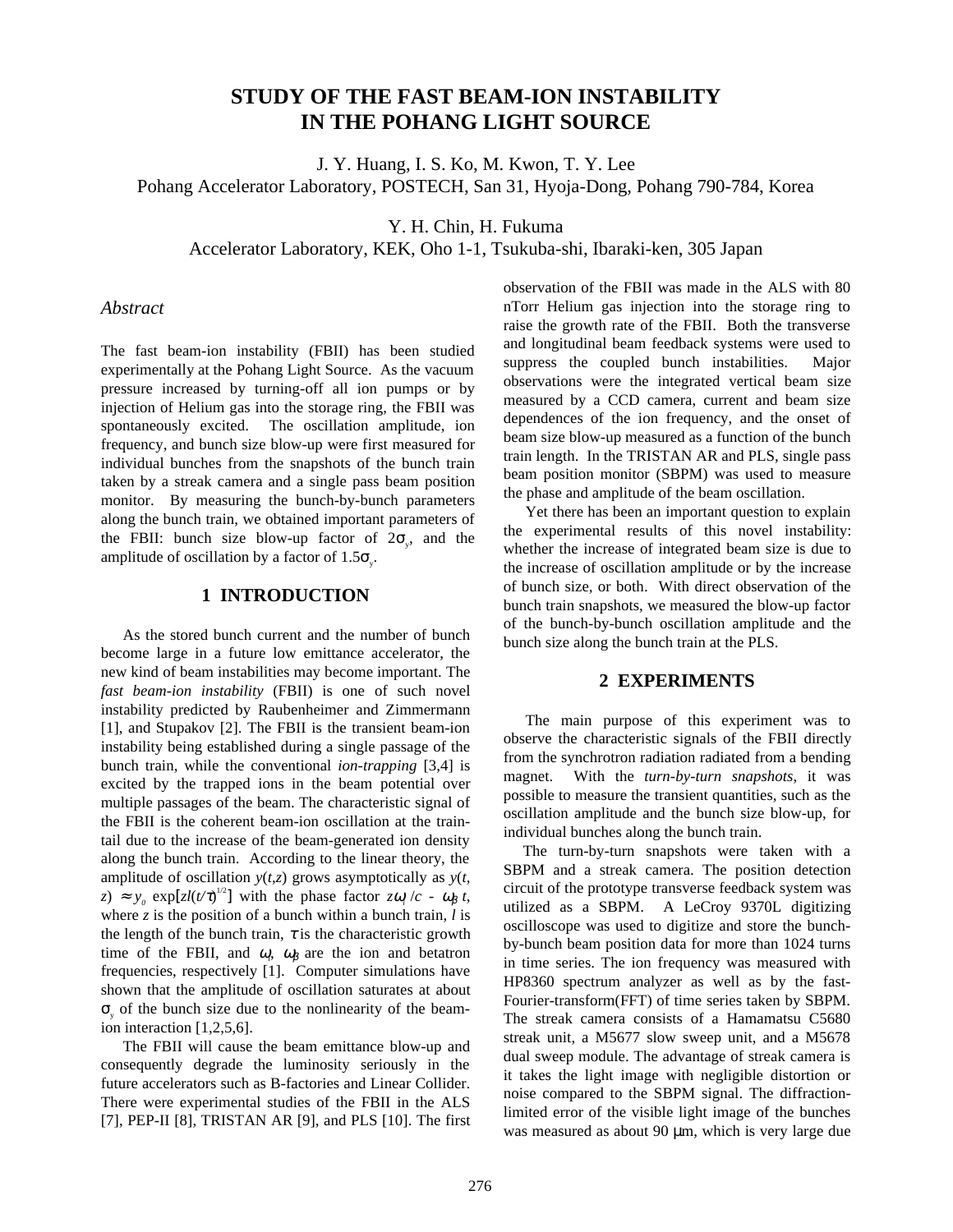to the small vertical radiation angle of the synchrotron radiation (∼1/γ). The diffraction error was subtracted properly from all the measured bunch size, but the measurement error was large when the beam size is smaller than the diffraction-limited error.

Although no active feedback system was used in the experiment, beam current was stored up to 200 mA with 250 bunches without significant HOM induced instability.



 Figure 1. Ion frequencies measured and calculated with varying bunch current and bunch sizes.

For the control of the gas or ion pressure, ion pumps were turned-off, and the Helium gas was injected into the storage ring with a precise leak rate controller.

 The first experiment was performed with 150 bunches to measure the ion spectra with respect to bunch size and bunch current with a spectrum analyzer and the FFT of SBPM data. For the second experiment, 250 bunches were injected into the storage ring with 218 empty buckets as a clearing gap. The bunch current was 0.72 mA/bunch in average, the nominal bunch size was 95 µm vertically, and the vacuum pressure with stored beam was 0.4 nTorr. The third experiment was performed to investigate the effect of clearing gap in the bunch train.

## **3 RESULTS AND DISCUSSONS**

As the ion pumps were turned-off and He gas was injected, the FBII was excited and the integrated beam size increased with train-tail oscillation. With varying bunch currents, the ion spectra were measured as shown in Figure 1. It shows both theoretical numbers and measured values of ion frequencies. The ion frequency  $\omega_i$  is given by  $\omega_i =$  $[4Nr_{p} \, / \, 3L_{sep}\sigma_{y}(\sigma_{y} + \sigma_{y})A]^{1/2}$ , where *N* is the number of particles in a bunch,  $L_{\text{sep}}$  is the distance between bunches, *A* is the mass number of ion,  $r_p$  is the classical proton radius, respectively [3]. It agreed well for He gas as the beam size became larger than the diffraction limit by the FBII, but it does not agree well for the CO gas, for which the beam size was smaller than the diffraction limit, giving large error in calculation of CO ion frequency. The second experiment was performed with 250 bunches with 0.72 mA/bunch. Only vacuum presure was controlled for data taking. When the ion pumps were turned-off, the vacuum

pressure increased from 0.4 nTorr to 2.2 nTorr and the partial pressure of CO increased from 0.03 nTorr to 0.16 nTorr. During the vacuum pressure increase, a clear *snake-tail* motion appeared at about 1 nTorr in both the streak camera image (Figure 2b) and in the SBPM signal associated with the betatron oscillation with amplitude of 150  $\mu$ m (~ 1.5 $\sigma$ ). ). The ion frequency decreased from 6.8 MHz to 5.4 MHz, obviously due to the increase of beam size by the beam-gas scattering and the FBII. Figure 2b shows typical snapshots of the train-tail oscillation with 57 m long wavelength. Each snapshot was taken every 4th turn  $($   $\sim$  4  $\mu$ sec). Since the fractional betatron tune is 0.18 (∼1/6), the snapshot looks almost periodic with a period of 3 snapshots  $\left(\sim 12 \text{ turns}\right)$ .



Figure 2. Snapshots taken every 4 µsec before and after the turn-off of the ion pumps. Total time span in horizontal direction is 25 µsec (6.4 mm in spatial unit), and 500 nsec in vertical direction. a) Snapshots taken at nominal condition. Very weak oscillation was observed at the very tail of the bunch train. b) After ion pumps were turned off, the snake-tail oscillation at the tail is clear.



Figure 3. Two series of snapshots taken after He injection. a) Snapshots for 0.2 nTorr He, and b) for 3.34 nTorr He. The increase of the ion frequency from Figure 2b is manifest. The beam size blow-up at the tail is also clearly shown.

The Helium gas injection was followed in four steps. In the first step, 0.2 nTorr of the He-gas was injected to make total pressure increase to 2.4 nTorr. When this small amount of lighter gas molecules was injected, the oscillation amplitude was decreased to 80  $-110 \mu m \left( \sim \sigma_y \right)$ . It might be due to the detuning effect by coupling of two ion frequencies similar to the decoherence effect by ion frequency spread around the storage [1, 2].